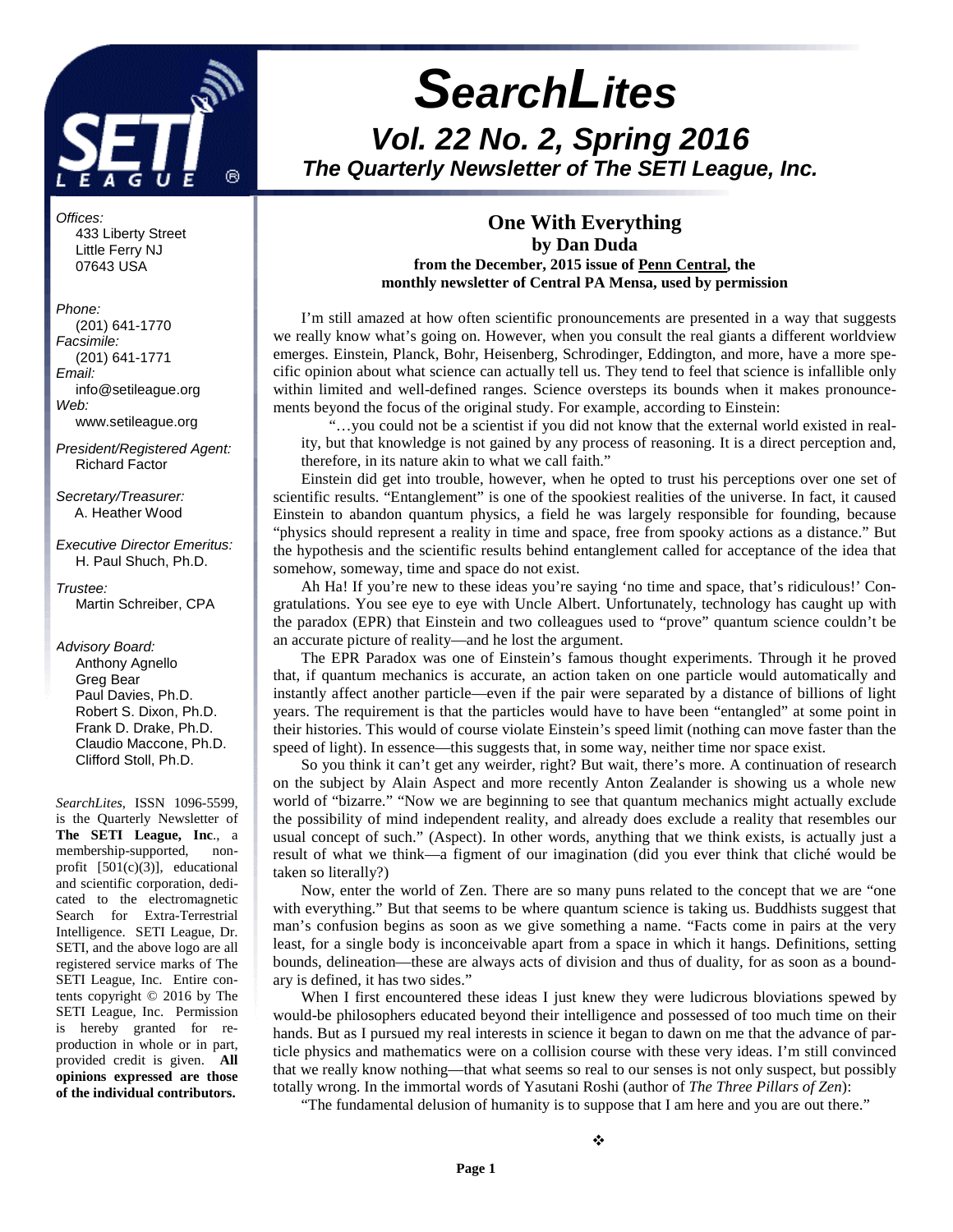### *In Memoriam* **Remembering Sam Lightfoot**

 It saddens us to report the death on 19 Feb. 2016 of our friend and colleague Sam Lightfoot, after a prolonged illness.

**Robert "Sam" Lightfoot**, 60, was an anthropologist, criminologist, and associate professor at South Georgia State College. He received his Ph.D. in Criminal Justice from Florida State University in 2007. An active researcher in the fields of sociology and criminal justice, he performed research on solar and extra-solar exploration and social consequences as a necessary area in our preparation for Contact.

 As a research and consulting archaeologist, Sam's major focus was on European contact with native cultures. Focusing on the typically extreme casualty rates during early  $16<sup>th</sup>$  century attempts by the Spanish to form colonies in the Americas, Lightfoot noted, "If we go to Mars, Jupiter, or Saturn, we better make sure we have everything in order. This includes who's in charge, making sure there are enough supplies, and other necessary things."

 Sam was active in popularizing science to the general public, and was a regular participant at Chattanooga's LibertyCon science fiction convention, where he regularly contributed to science outreach panels. In addition to his classroom pursuits, Dr. Lightfoot participated in archaeological digs, spoke a number of foreign languages, including a little Navajo, and taught and practiced martial arts, including

Judo, Jujitsu, and (in his Society for Creative Acronisms persona as Lord Ernst von Nuremberg), European swordfighting.

 Sam may be best remembered for his participation in the first three Tennessee Valley Interstellar Workshops, where he collaborated closely with a number of SETI League members. His death came just one week before the opening of the fourth TVIW, in which he was scheduled to participate.



**Sam Lightfoot (right) seen with fellow SETI enthusiasts Robert Kennedy (left) and H. Paul Shuch at the Tennessee Valley Interstellar Workshop, November 2014, in Oak Ridge, TN. Sam chaired the Communications workshop at that conference, and subsequently co-authored (with Shuch, Kennedy, and Eric Hughes) the article** *Communication, SETI, and Strategies* **(in** *Journal of the British Interplanetary Society* **68(5/6):167-171, May/June 2015).** 

**Paul Gilster photo** 

## **Event Horizon**

SearchLites readers are apprised of the following conferences and meetings at which SETI-related information will be presented. League members are invited to check our World Wide Web site (www.setileague.org) under *Event Horizon*, or email to us at info@setileague.org, to obtain further details. Members are also encouraged to send in information about upcoming events of which we may be unaware.

**February 28 - March 2, 2016:** *Tennessee Valley Interstellar Workshop*, Chattanooga, TN.

**March 11 - 13, 2016**: *SARA Western Conference*, Prescott, AZ.

**April 16, 2016, 0000 UTC - 2359 UTC:**: Sixteenth annual SETI League *Ham Radio QSO Party*: 3.551, 7.0309, 7.2039, 14.084, 14.204, 21.306, and 28.408 MHz.

**April 17, 2016, 1300 EDT**: Twenty Second SETI League *Annual Membership Meeting*, Little Ferry NJ. **May 27 - 30, 2016**: *Balticon 50*, Baltimore, MD.

**August 17 - 21, 2016:** *MidAmeriCon II*, the 74th World Science Fiction Convention. Kansas City, MO.

**September 26 - 30, 2016**: *67th International Astronautical Congress*, Guadalajara, Mexico.

**November 10 - 15, 2016:** *AMSAT Space Symposium,* Galveston, TX.

**November 18 - 20, 2016:** *Philcon*, Cherry Hill, NJ.

**April 15, 2017, 0000 UTC - 2359 UTC:**: Seventeenth annual SETI League Ham Radio *QSO Party*: 3.551, 7.0309, 7.2039, 14.084, 14.204, 21.306, and 28.408 MHz.

**April 16, 2017, 1300 EDT**: Twenty Third SETI League *Annual Membership Meeting*, Little Ferry, NJ.

**August 9 - 13, 2017**: *75th Science Fiction Convention*, Helsinki, Finland.

**September 25 - 29, 2017**: *68th International Astronautical Congress*, Adelaide, Australia.

**October 1 - 5, 2018**: *69th International Astronautical Congress*, Bremen, Germany -



**Want a painless way to support The SETI League? Browse to www.smile.amazon.com. In the "Pick your own charitable organization" box, just type in "SETI League." Now, every time you shop Amazon, they will donate a half percent of your purchase price to SETI research!**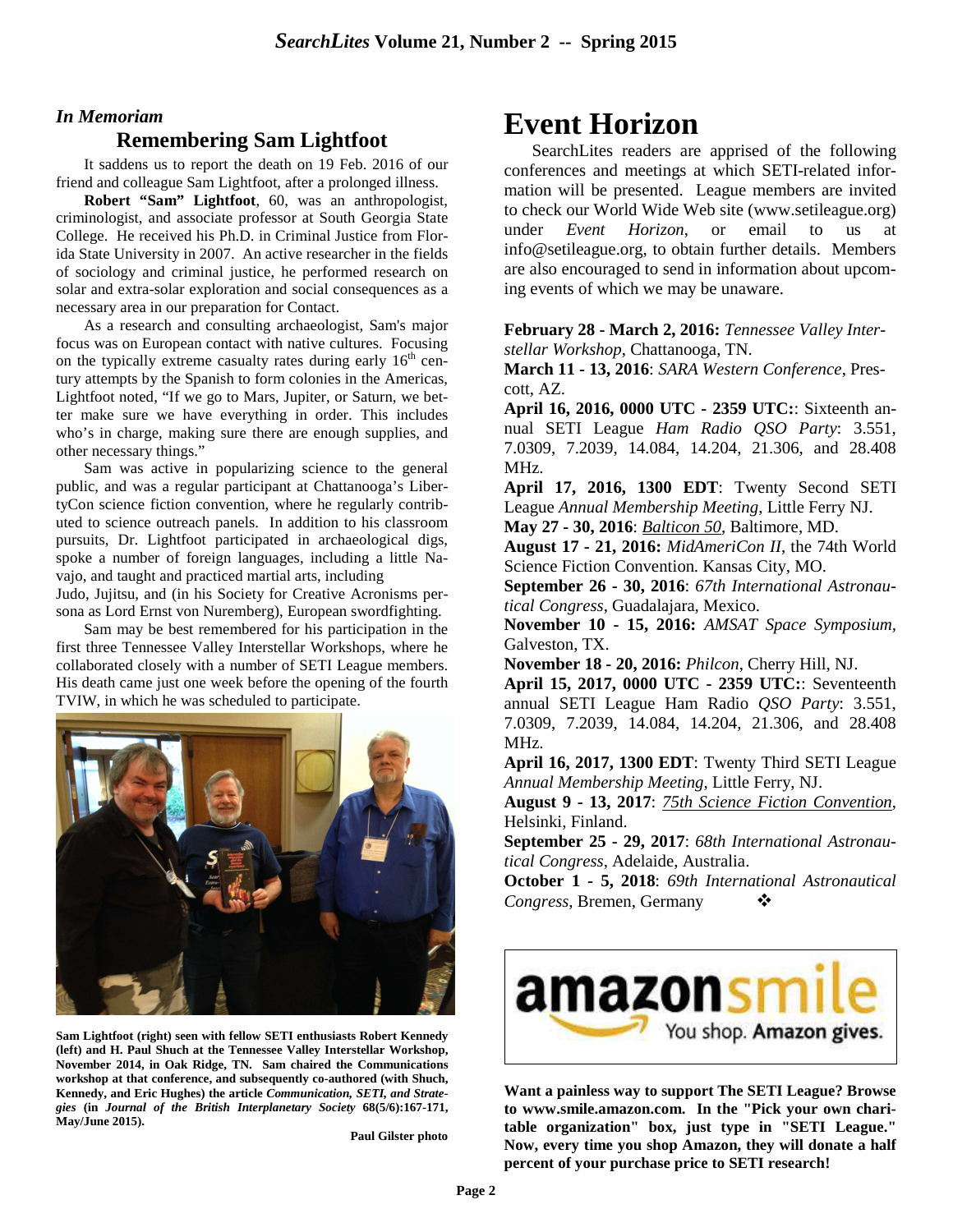# **Financial Reports**

## **2015 Balance Sheet**

| <b>990 Line</b> | <b>REVENUES:</b>                           | 2015<br>(budget) (filed) | 2015            |
|-----------------|--------------------------------------------|--------------------------|-----------------|
| 1d              | Dues, Grants &<br>Contributions            | 14,999                   | 12,448          |
| 4               | Interest & Investments                     | 1                        | O               |
| 12              | <b>Total Revenues:</b>                     | 15,000                   | 12,448          |
|                 | <b>EXPENSES</b>                            | 2015<br>(budget) (filed) | 2015            |
| 13              | Educ. and Scientific<br>Programs           |                          | 11,500 11,575   |
| 14              | Management &<br>General                    | 1,600                    | 2,196           |
| 15              | Fundraising                                | 1,500                    | 980             |
| 17              | <b>Total Expenses:</b>                     |                          | 14,600 14,751   |
| 18              | <b>Excess or (Deficit)</b><br>for the year |                          | 400 (2,302)     |
|                 | <b>BALANCE SHEET:</b>                      | 2015<br>(budget)         | 2015<br>(filed) |
| 19              | Beginning Net Assets                       | 6,147                    | 6,147           |
| 21              | <b>Ending Net Assets</b>                   | 6,547                    | 3,845           |

## **Members-Only Access**

SETI League members in good standing are invited to access the latest issue of *SearchLites* on the day of publication (typically on the first day of December, March, June, and September) via **www.setileague.org/members**

 The password for access to that section of our website is sent via post to dues-current members every year. If your membership has expired, you are invited to renew online. If you are a current member and have not yet received the current password, please contact our Secretary by email to heather@setileague.org.

All back issues of *SearchLites* are available to the general public at **www.setileague.org/srchlite**.

## **2015 Revenues**



**2015 Expenses** 





*SearchLites*, the official SETI League newsletter, is published quarterly.For more timely updates, our members, supporters, and interested parties are invited to access our Facebook page, for the very latest in breaking SETI news.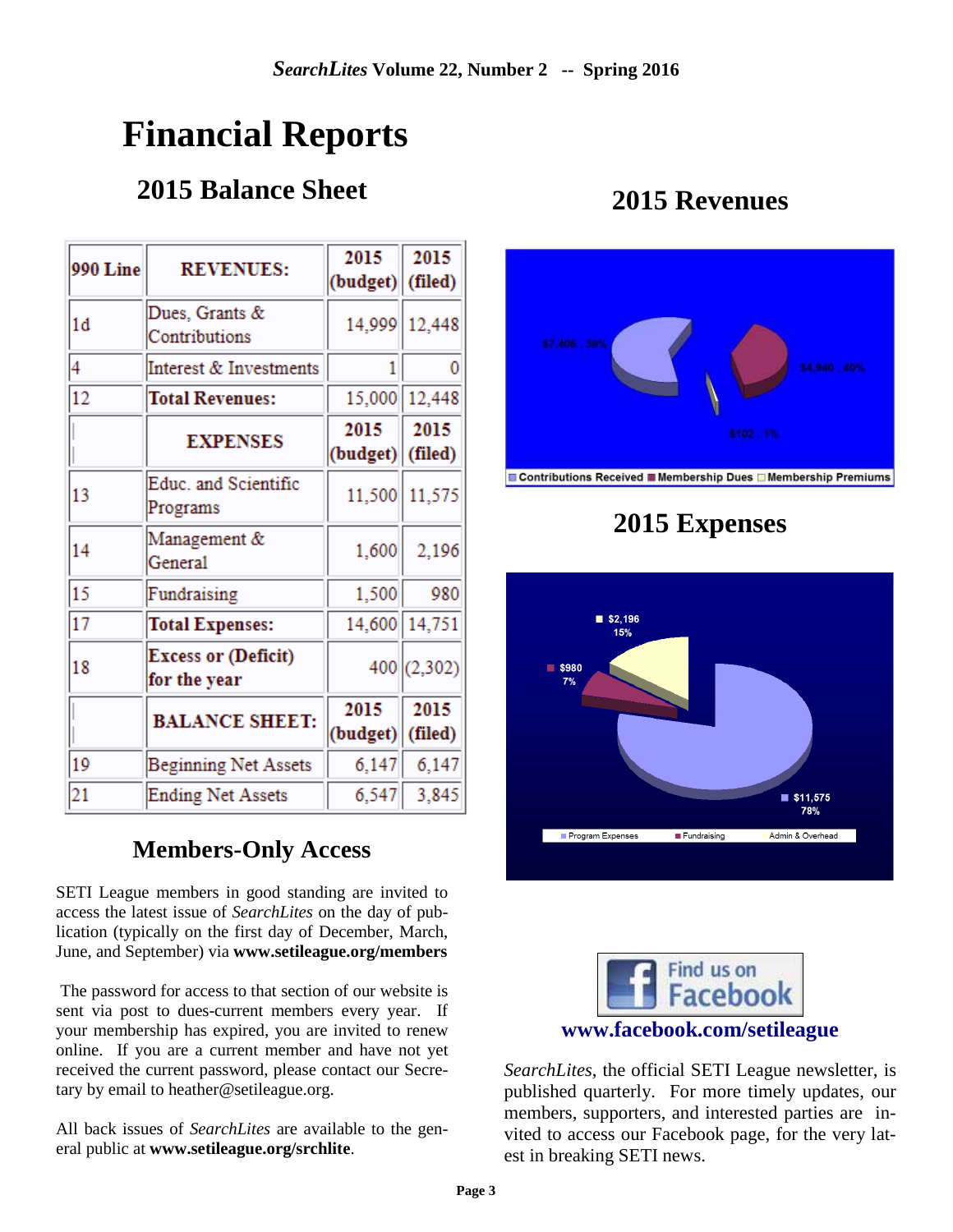### *Guest Editorial:*  **Einstein's Gravitas by Dan Duda**

Einstein took a real beating in his debates with Niels Bohr and the quantum reality establishment of the early 1900s. But when it comes to cosmology, his theories of relativity, both special and general, continue to make him the Nostradamus of universal predictions. There's been a lot of news recently about the discovery of "gravitational waves," and there's a lot to be excited about. It looks like Einstein's picture of time and space being a unified continuum or "fabric" is being confirmed.

What makes this exciting? Think about it! First it means that time is flexible—it's not the constant thing we imagine it to be. Time will flow differently for people under differing conditions. Even issues like the sequence of events can be different for people traveling in separate directions at significant speeds. And what about space? It turns out it's warped by the gravitational effects of nearby masses, like planets, stars and galaxies. But taken together—Wow! Can you conceive of time and space actually being just one thing, bending and flowing in response to other forces?

It's important to distinguish "gravitational waves" from "gravity waves." Gravity waves are a global phenomenon used most often in weather forecasting. Many of the news reports you're seeing mistakenly used this term to announce the current scientific breakthrough. Gravitational waves, on the other hand, are a cosmological phenomenon. They were predicted by Uncle Albert's in-credible theory of general relativity developed in the early part of the last century.

How did we detect these gravitational waves? How do we know anything about the universe? Well, it started with light waves. Humans first learned about the universe by looking at the stars (visible light). Later, 'looking' was enhanced by the telescope. More recently the Hubble space telescope penetrated incredible distances by observing infrared and ultraviolet light. And ob-serving microwaves and radio waves that are emitted by the cores of galaxies allowed us to penetrate beyond the barriers that block our view of objects when we are limited to the human light spectrum. But now the technology that enhances our ability to "see" has made another major leap forward.

Let's start with the fact that Einstein predicted that the acceleration of massive objects would churn the fabric of the space-time continuum which would cause waves to form much like the waves that emerge in water when you throw a pebble into a pond. Two of the most massive objects we know of, black holes, have been courting each other in deep space. Finally, the irresistible gravitational attraction would not be denied, and their dance ended in a conjoining of the two massive objects (sounds like a marriage, right?). The resulting roil, ac-cording to Einstein's theory, should generate "gravitational waves" that spread through space-time at the speed of light.

So, how did we detect these waves? LIGO. That's the *Laser Interferometer Gravitational-wave Observatory*. The collision of two black holes is a super-massive event. Yet, by the time the waves cross an enormous stretch of the universe to reach Earth, the waves are extremely subtle. So the apparatus designed to receive the signal had to be extremely sensitive. LIGO bounces laser light back and forth through 4-kilometerlong pipes. This process measures the very slight changes in space-time that indicate a gravitational wave passing through Earth.

This is what occurred on September 14th, 2015. Since then researchers have been analyzing the results to ensure the significance of the signal as proof of the elusive gravitational wave. And this was confirmed with a 5.1 sigma significance. In English that means that there is only a one in 6 million chance that the result is erroneous.

This discovery is important on many levels. First, it confirms an incredible prediction of Einstein on the nature of the universe. Next, it provides a powerful new tool for exploring the universe. And, it paves the way for another advance in technology—that is using the LIGO concept with satellites placed at a Lagrange point between the Earth and the Sun. It will be the biggest "machine" ever made. In the immortal words of Albert Einstein:

*"To raise new questions, new possibilities, to regard old problems from a new angle, requires creative imagination and marks the real advance in science.*"  $\mathbf{\hat{*}}$ 

#### **SETI League 2016 Budget (Subject to Board Approval)**

| <b>990 Line</b> | <b>REVENUES:</b>                           | 2016<br>(budget) |
|-----------------|--------------------------------------------|------------------|
| 1d              | Dues, Grants &<br>Contributions            | 15,000           |
| 4               | Interest &<br>Investments                  | 0                |
| 12              | <b>Total Revenues:</b>                     | 15,000           |
|                 | <b>EXPENSES:</b>                           | 2016<br>(budget) |
| 13              | Educ. and Scientific<br>Programs           | 12,000           |
| 14              | Management &<br>General                    | 2,000            |
| 15              | Fundraising                                | 1,000            |
| 17              | <b>Total Expenses:</b>                     | 15,000           |
| 18              | <b>Excess or (Deficit)</b><br>for the year | 0                |
|                 | <b>BALANCE SHEET:</b>                      | 2016<br>(budget) |
| 19              | <b>Beginning Net Assets</b>                | 3,845            |
| 21              | <b>Ending Net Assets</b>                   | 3,845            |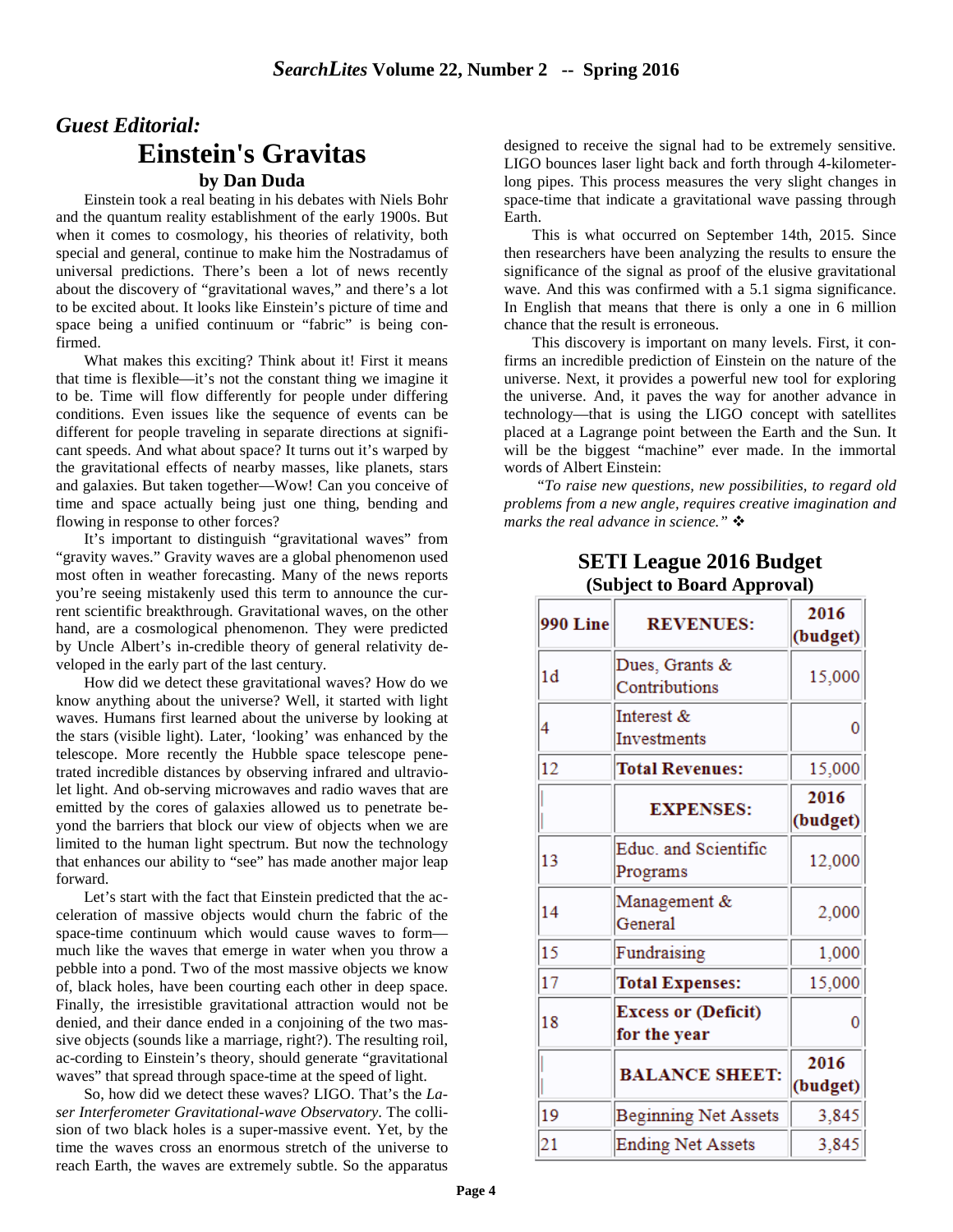### **Announcement of the Twenty-Second Annual Membership Meeting Sunday, 17 April 2016, Little Ferry NJ**

 In accordance with Article IV, Section 1 of our duly approved Bylaws, the Trustees of The SETI League, Inc. hereby schedule our Twenty-first Annual Membership Meeting for 1 PM Eastern time on Sunday, April 17, 2016, at the conference room of Eventide, Inc., One Alsan Way, Little Ferry NJ 07643. This office is located adjacent to The SETI League office, one block north of Route 46 and one mile east of the Teterboro Airport, accessed off of Route 46 via Liberty Street to Harding Avenue to Alsan Way. Here is a map, courtesy of MapQuest.



We recommend that out-of-town members and guests flying in commercially use the Newark International Airport (EWR), which is about twenty minutes South of our office. There is a wide variety of hotels available at the Newark Airport. A rental car is recommended. From Newark, drive North on the New Jersey Turnpike to US Route 46 Westbound, cross over the Hackensack River, and two long blocks after the traffic circle, turn right onto Liberty Street.

Our members and guests using General Aviation are invited to use the Teterboro Airport (there *are* landing fees and a security fee). Of the half-dozen Fixed Base Operators offering transient parking, we recommend Atlantic Aviation (ask Ground Control for parking in the Atlantic Midfield). They should be able to assist you with ground transportation, and will waive the ramp fee if you purchase fuel. Please coordinate your schedules and needs in advance through our secretary via email to heather at setileague dot org.

As attendance by one percent of the League's membership constitutes a quorum, all members in good standing are encouraged to attend. The preliminary agenda for this meeting, per Bylaws Article XII, appears below.

Per Article IV, Section 3 our Bylaws, written or electronic notice of this Meeting is being provided to all members in good standing, not less than ten days nor more than ninety days prior to the meeting date. Members are encouraged to submit additional Old Business and New Business items for inclusion in the Agenda. Please email your agenda items to paul at setileague dot org, not later than April 1, 2016. For planning purposes, we would appreciate it if members would also RSVP to our secretary, heather\_at\_setileague\_dot\_org, if planning to attend.

The annual Board of Trustees Meeting required per Bylaws Article V, Section 3 will immediately follow the Membership Meeting. All SETI League members in good standing are welcome to attend.

#### **Preliminary Agenda**

- Call to Order
- Minutes of 2015 Membership Meeting
- Financial Report
- Committee Reports
- Old Business
- New Business
- Good and Welfare
- Adjournment